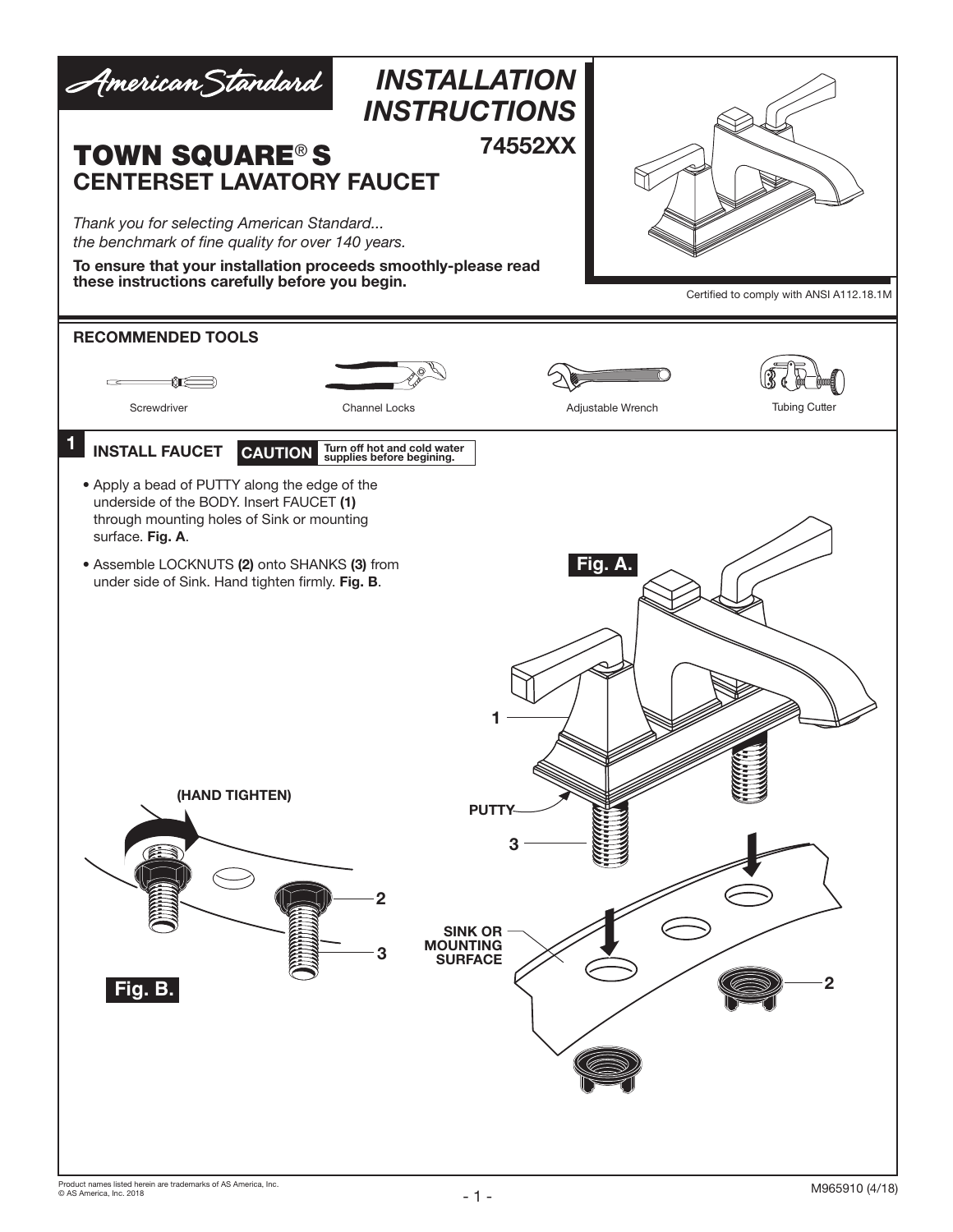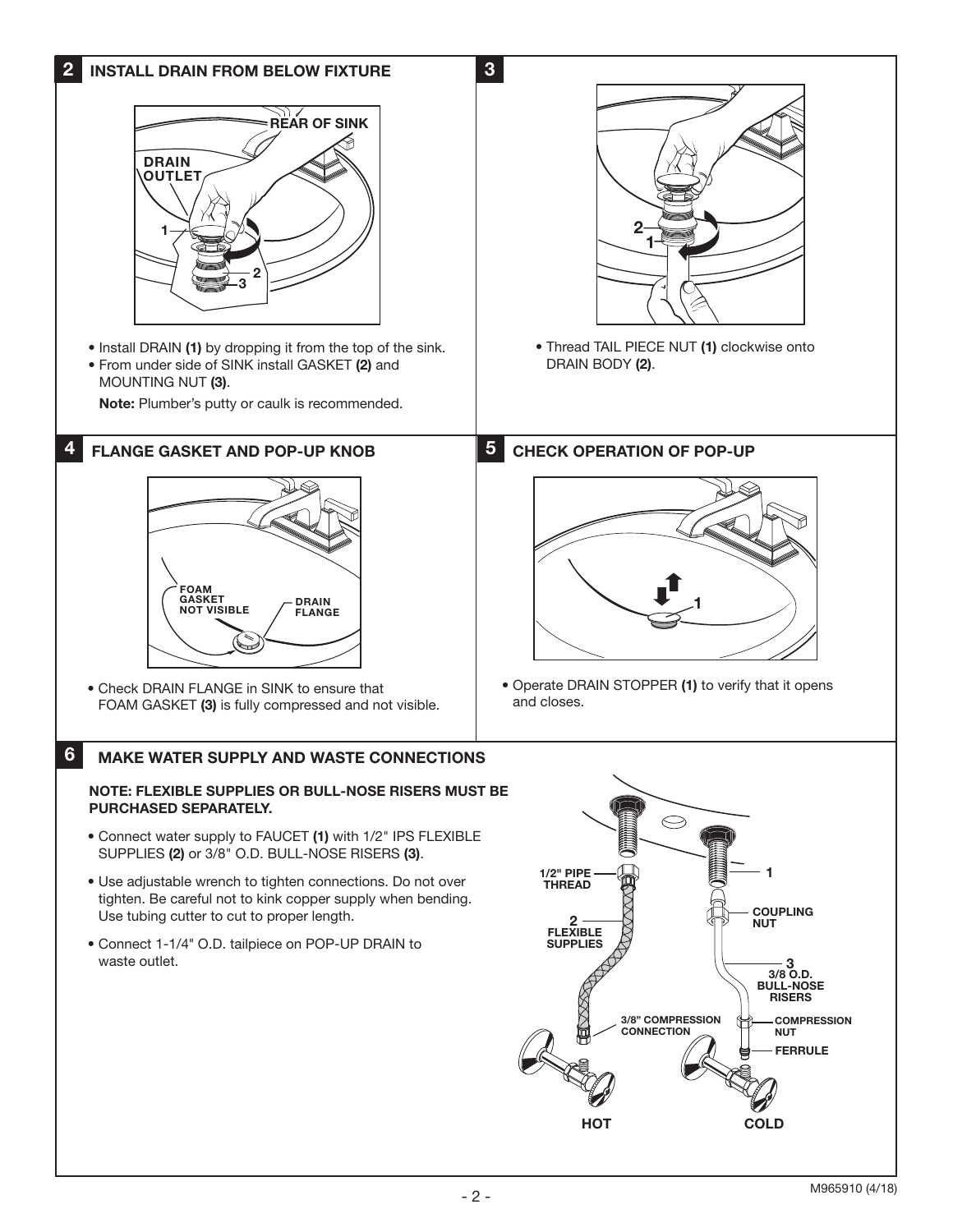## **TEST INSTALLED FITTING**

- With HANDLES (1) in OFF position, turn on WATER SUPPLIES (2) and check all connections for leaks.
- Remove AERATOR (3).
- Operate both HANDLES (1) to flush water lines thoroughly.
- Replace AERATOR (3).

#### CHECK DRAIN CONNECTIONS

- Fill lavatory with water. Check that DRAIN STOPPER (4) makes a good seal and retains water in SINK.
- Check all drain connections and "P" trap for leaks. Tighten if necessary.



 $\mathfrak{p}$ 

# 8 SERVICE

### SERVICE CAUTION Turn off hot and cold water

- To change direction of handle rotation, proceed as follows:
	- Turn valve to OFF position.
	- Remove ADAPTER (3) and SPRING CLIP (4).
	- Lift STOP WASHER (5), turn 90˚ and replace.
	- Replace SPRING CLIP (4).
	- Replace ADAPTER (3), ESCUTCHEON (2) and HANDLE (1)
	- If spout drips, operate handles several times from OFF to ON position. Do not force - handles turn only 90˚.
	- Remove AERATOR (6) and rinse clean if water flow becomes distorted.

## CARE INSTRUCTIONS:

9

DO: SIMPLY RINSE THE PRODUCT CLEAN WITH CLEAR WATER. DRY WITH A SOFT COTTON FLANNEL CLOTH. DO NOT: DO NOT CLEAN THE PRODUCT WITH SOAPS, ACID, POLISH, ABRASIVES, HARSH CLEANERS, OR A CLOTH WITH A COARSE SURFACE.

4

6

1

5

3

90˚